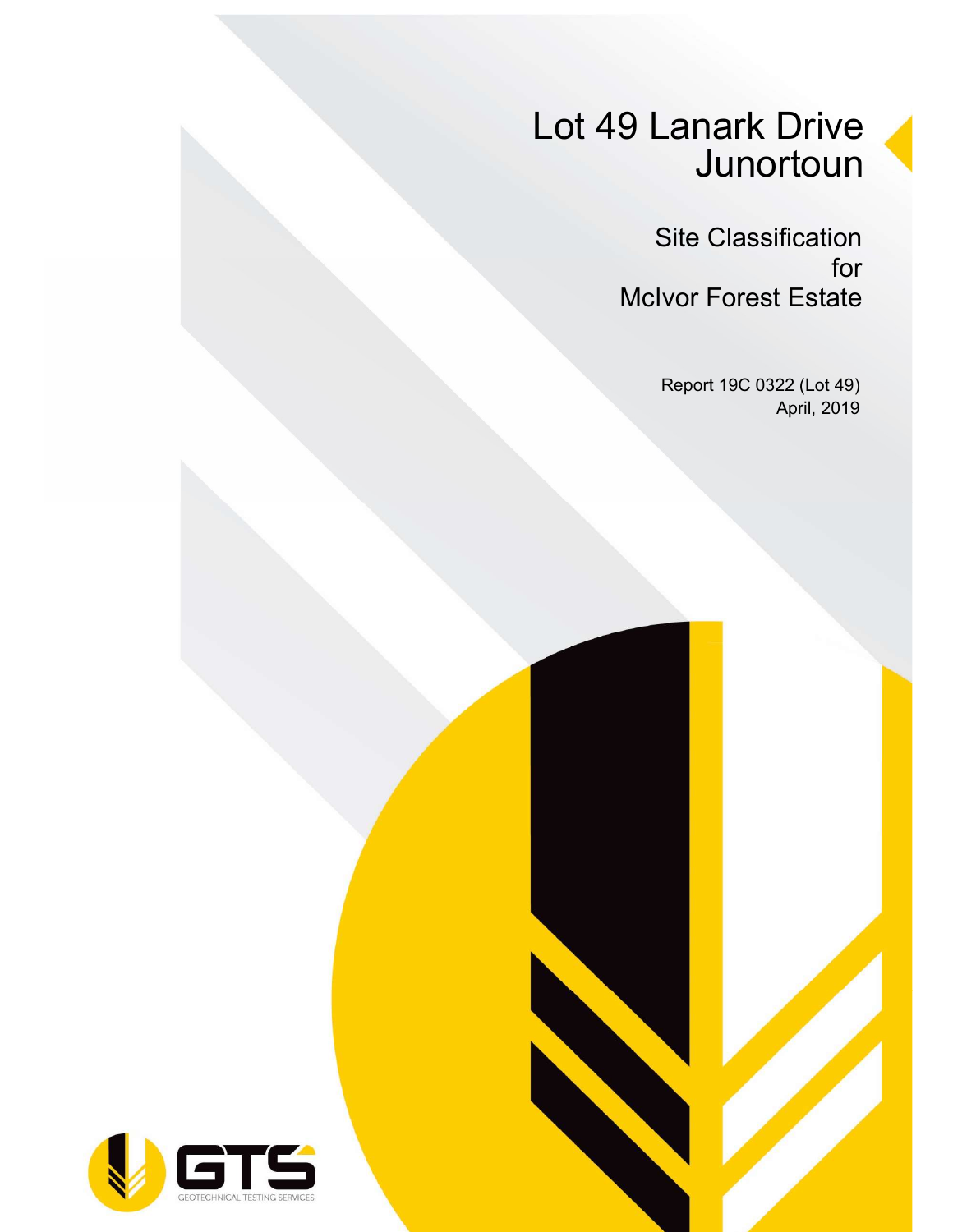

### Lot 49 Lanark Drive, Junortoun

### Site Classification for McIvor Forest Estate

Revision

| <b>Revision</b><br>Date |           | <b>Authorised</b> |  |  |
|-------------------------|-----------|-------------------|--|--|
| 19C 0322 (Lot 49)       | 3/05/2019 | BAB               |  |  |

#### Distribution (this revision only)

| <b>Recipient</b>            | Format    | <b>Date</b> |
|-----------------------------|-----------|-------------|
| <b>GTSS</b>                 | On file   | 26/04/19    |
| <b>McIvor Forest Estate</b> | Email PDF | 26/04/19    |

Sandhurst Geotech Pty Ltd, Trading as Geotechnical Testing Services - Southern. ABN: 18 169 924 109 ACN: 169 924 109

Email: *info@gts.com.au;* Ph: 03 5441 4881; Fax: 03 5441 5089; Mail Address: PO Box 13, STRATHDALE, Vic, 3550 Offices: . La Trobe University Applied Science 2 Building 7 Sharon Street, Flora Hill, VIC 3550; . Shed 3, 140 Ogilvie Avenue, Echuca, VIC 3654,

Geotechnical Investigations . Contract Drilling . Land Capability Assessments . Contamination Assessments . Compaction Control Testing . On-site Wastewater Management • Site Classifications • Residential and Industrial • Soil, Concrete and Aggregate Testing Laboratories • Site Laboratory • Construction Material Testing Services • www.geotestsouthern.com.au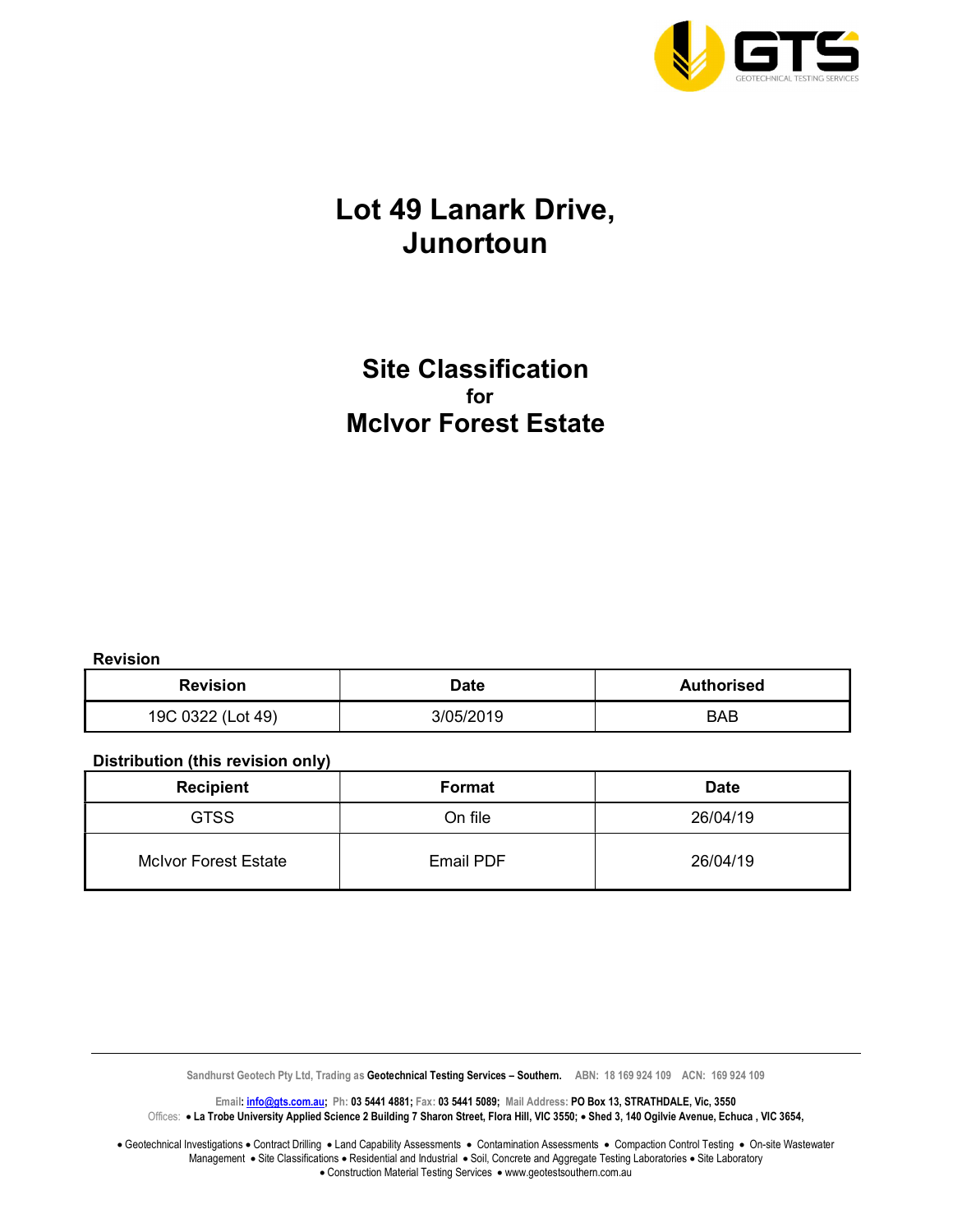#### 1 INTRODUCTION

McIvor Forest Estate commissioned Geotechnical Testing Services to conduct a geotechnical investigation for the proposed residential development located at Lot 49 Lanark Drive, Junortoun.

The investigation has been conducted for the purpose of assessing general subsurface conditions at the site and consequently assigning a Site Classification in accordance with AS2870 – 2011 "Residential Slabs and Footings".

#### 2 INVESTIGATION

The investigation was conducted by a technician on the  $24<sup>th</sup>$  of April 2019 using a trailer vehicle mounted drill-rig and drilling 2 boreholes to depths of 1.5 to 3.0 metres within the designated area. The subsequent soil profiles are presented in page 6 and the location of the boreholes are presented on page 7.

At the time of this investigation, the type of development proposed is a residential dwelling.

#### 3 SITE CONDITIONS

The site has been filled (supervised and tested by GTS) to form the slight fall from the front to the back and is currently vacant. At the time of the investigation the surface of the site was dry with no grass cover. There are no trees present in the immediate vicinity. There was no visual evidence of surface cracking or surface rock. No groundwater seepage was encountered over the investigated depths.

Full details of soil conditions are presented in the borehole logs.

#### 4 SITE CLASSIFICATION

After allowing due consideration to the site geology, soil conditions, the controlled fill (GTS Report 17C 0301 and 19C 0285), drainage and known details of the proposed structure, the site has been classified as Class M-D (AS2870 – 2011).

Foundations designed in accordance with this classification are to be subject to the overriding conditions of Section 5 below.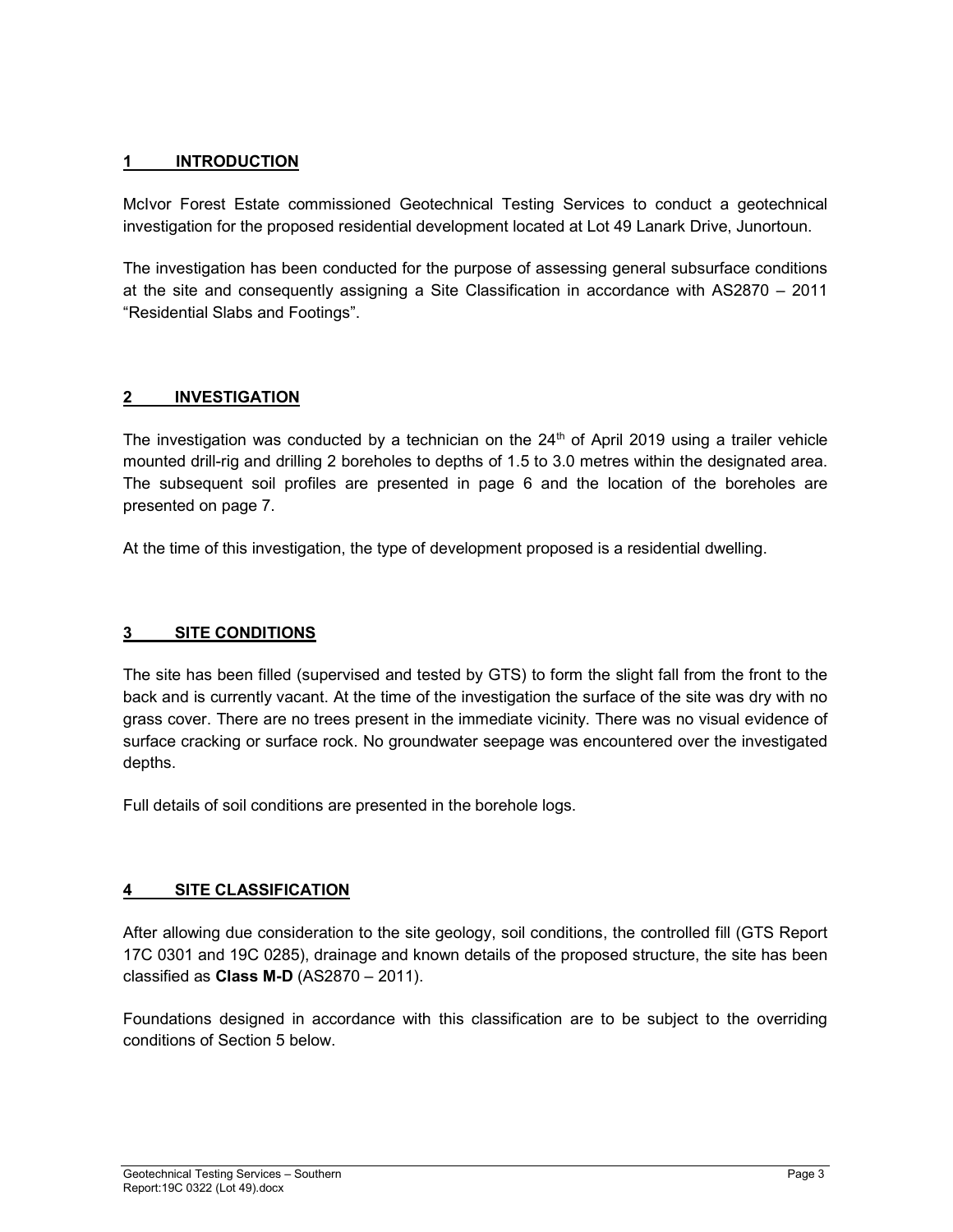#### 5 DISCUSSION

Particular attention should be paid to the design of footings as required by AS2870 – 2011.

In addition to the normal founding requirements arising from the above classification, particular conditions at the site dictate that the founding medium and minimum depth below existing surface levels for all footings should be as follows:

> Controlled FILL: Gravelly Silty CLAY, low plasticity, pale brown, brown, off white, very stiff At depth below 0.0 metres

An allowable bearing pressure of 100kPa is available for edge beams, strips and stump footings founded as above. All foundations should extend a minimum of 100mm into the above founding material.

The proposed dwelling should be located a minimum distance of 1 x the mature height of all trees. This distance can be increased by 50 % for groups or lines of trees. If this distance is impeded then the size and distance from the dwelling of the tree(s) needs to be taken into account when designing the foundation.

#### 6 IMPORTANT NOTES ABOUT THIS REPORT

 The site classification presented in Section 4 assumes that the current natural drainage and infiltration conditions at the site will not be markedly affected by the proposed site development work. Care should therefore be taken to ensure that surface water is not permitted to collect adjacent to the structure and that significant changes to seasonal soil moisture equilibria do not develop as a result of service trench construction or tree root action.

 Attention is drawn to Appendix B of AS 2870 and CSIRO document, BTF 18 – "Foundation Maintenance and Footing Performance: A Homeowner's Guide" as a guide to maintenance requirement for the proposed structure.

 This is not a comprehensive investigation nor is it economic or practical to determine every subsurface feature on the site. Although this investigation indicates that soil conditions are relatively uniform across the site, it is recommended that the base of all footing excavations be inspected to ensure that the founding medium meets that requirements referenced herein with respect to type and strength of founding materials. If further variations in descriptions in soil types, colour or depths are discovered during construction, this office should be notified immediately so that potential influence on the footings may be assessed.

 The soil colours provided in the borehole logs attached may vary with soil moisture content and individual interpretation, therefore colour alone should not be used to identify these soils.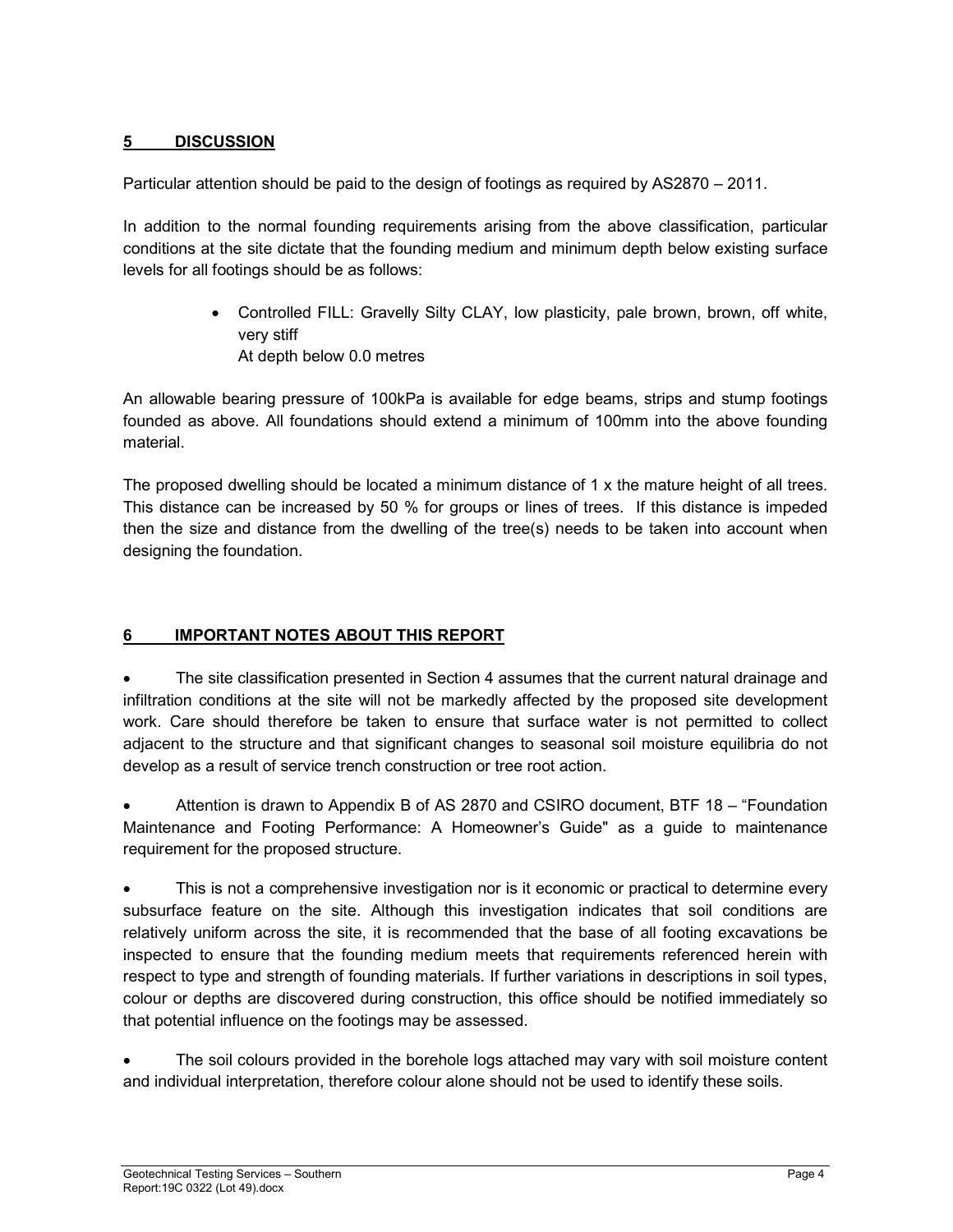Strength characteristics of soils often exhibit a large variation between wet and dry conditions. Soil characteristics of a soil profile are given on the soil conditions at the time of the investigation.

 In the event of significant earthworks being undertaken on the site after this investigation, this report may require an amendment if appropriate.

Should you have any further queries concerning these results, please do not hesitate to contact GTS on 03 5441 4881.

Benj Beatty (BA/BSc(Hons), MPA) Geotechnical Engineer – Ballarat District Manager

**Enclosed** Borehole Logs (Page 6) Site Map (Page 7)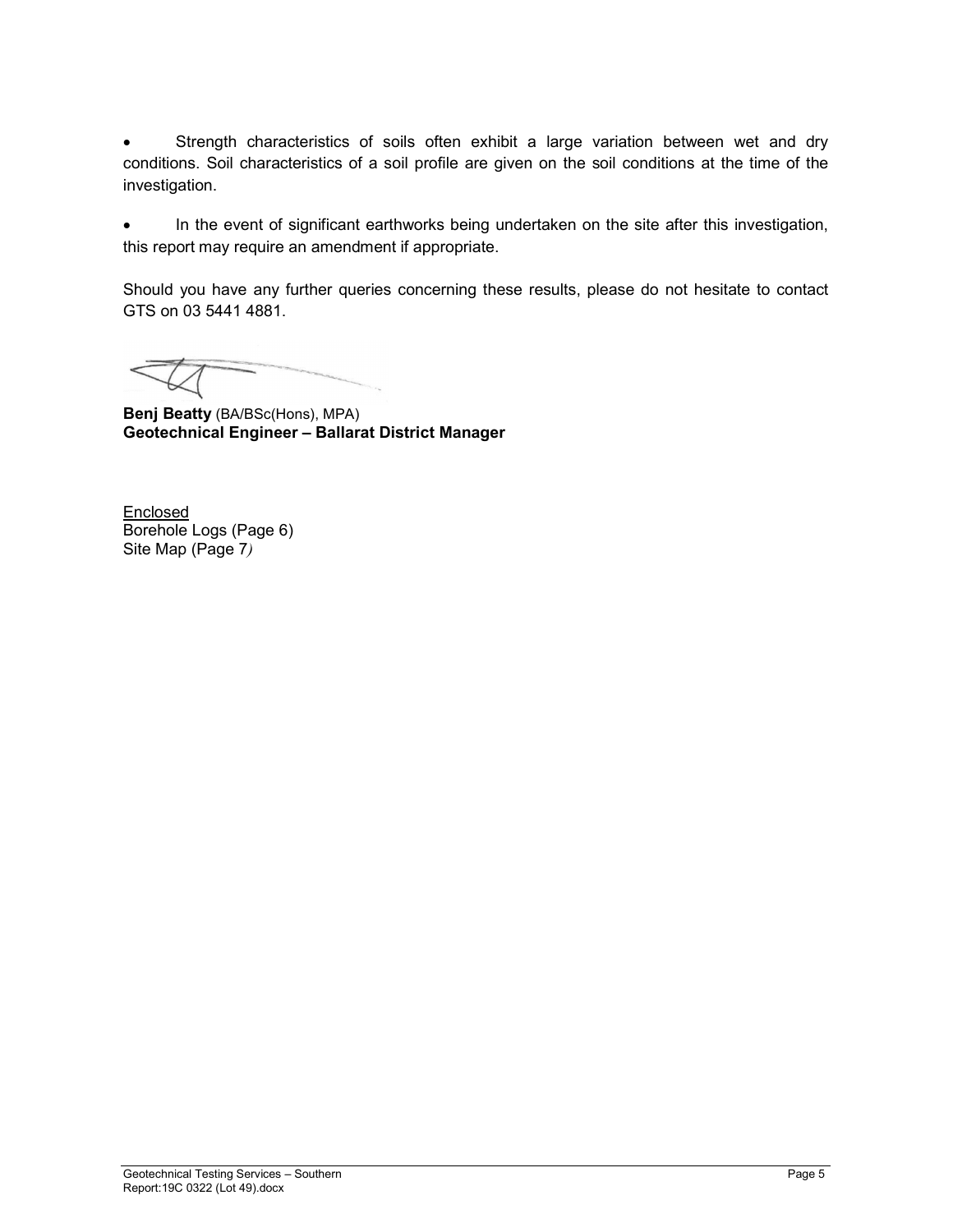

## Borehole Logs

| Client:  |                             | Borehole Log No.: | $1 - 2$              |
|----------|-----------------------------|-------------------|----------------------|
|          | <b>McIvor Forest Estate</b> | Report Number:    | 19C 0322<br>(Lot 49) |
|          |                             | Date Drilled:     | 24/04/19             |
| Project: | Lot 49 Lanark Drive,        | Logged By:        | TP                   |
|          | Junortoun                   | Drilling Method   | AS                   |

| Profile<br>$(mm)$ : | * Structure:<br>(see key) | <b>Material Description:</b>     | Moisture<br>Description: | Cohesion<br>Density: | Plasticity: | Testing /<br>Sampling: |
|---------------------|---------------------------|----------------------------------|--------------------------|----------------------|-------------|------------------------|
| $\mathbf{0}$        | Controlled                | BH <sub>1</sub>                  |                          |                      |             |                        |
| to                  | <b>FILL</b>               | <b>Gravelly Silty CLAY</b>       | D                        | <b>VSt</b>           | Low         |                        |
| 1100                |                           | brown, pale brown, off white     |                          |                      |             |                        |
| to                  | Controlled                | Sandy SILT                       | D                        | M/D                  |             |                        |
| 1300                | <b>FILL</b>               | dark brown                       |                          |                      |             |                        |
| to                  | Soil Profile              | <b>Gravelly Silty CLAY</b>       | M                        | <b>St</b>            | Low         |                        |
| 1600                |                           | pale brown                       |                          |                      |             |                        |
| to                  | Rock                      | <b>SILTSTONE</b>                 | D                        | M/Hard               |             |                        |
| 3000                |                           | extremely weathered, pale brown, |                          |                      |             |                        |
| $\mathbf{0}$        | Controlled                | grey<br>BH <sub>2</sub>          |                          |                      |             |                        |
| to                  | <b>FILL</b>               | <b>Gravelly Silty CLAY</b>       | M                        | <b>VSt</b>           | Low         |                        |
| 1100                |                           | brown, pale brown, off white     |                          |                      |             |                        |
| to                  | Controlled                | Sandy SILT                       | D                        | M/D                  |             |                        |
| 1300                | <b>FILL</b>               | dark brown                       |                          |                      |             |                        |
| to                  | Soil Profile              | <b>Gravelly Silty CLAY</b>       | M                        | <b>St</b>            | Low         |                        |
| 1600                |                           | pale brown                       |                          |                      |             |                        |
| to                  | Rock                      | <b>SILTSTONE</b>                 | D                        | S/Rock               |             |                        |
| 3000                |                           | extremely weathered, pale brown, |                          |                      |             |                        |
|                     |                           | grey                             |                          |                      |             |                        |

Key:

| Drilling Method:    | <b>Moisture Condition</b> | Cohesion:        | Density:          | Testing/Sampling:                    |
|---------------------|---------------------------|------------------|-------------------|--------------------------------------|
|                     |                           |                  |                   |                                      |
| AS - Auger Screwing | D - Dry                   | VS - Very Soft   | VL - Very Loose   | PP - Pocket Penetrometer             |
| HA - Hand Auger     | M - Moist                 | S - Soft         | L - Loose         | V - Hand Vane Sheer                  |
|                     | W - Wet                   | F - Firm         | MD - Medium Dense | DCP - Dynamic Cone Penetrometer      |
|                     |                           | ST - Stiff       | D - Dense         | SPT - Standard Penetration Test      |
|                     |                           | VST - Very Stiff | VD - Very Dense   | US - Undisturbed Sampling            |
|                     |                           | H - Hard         |                   | DS - Disturbed Sampling              |
|                     |                           | VH - Very hard   |                   | * See notes on borelog location page |